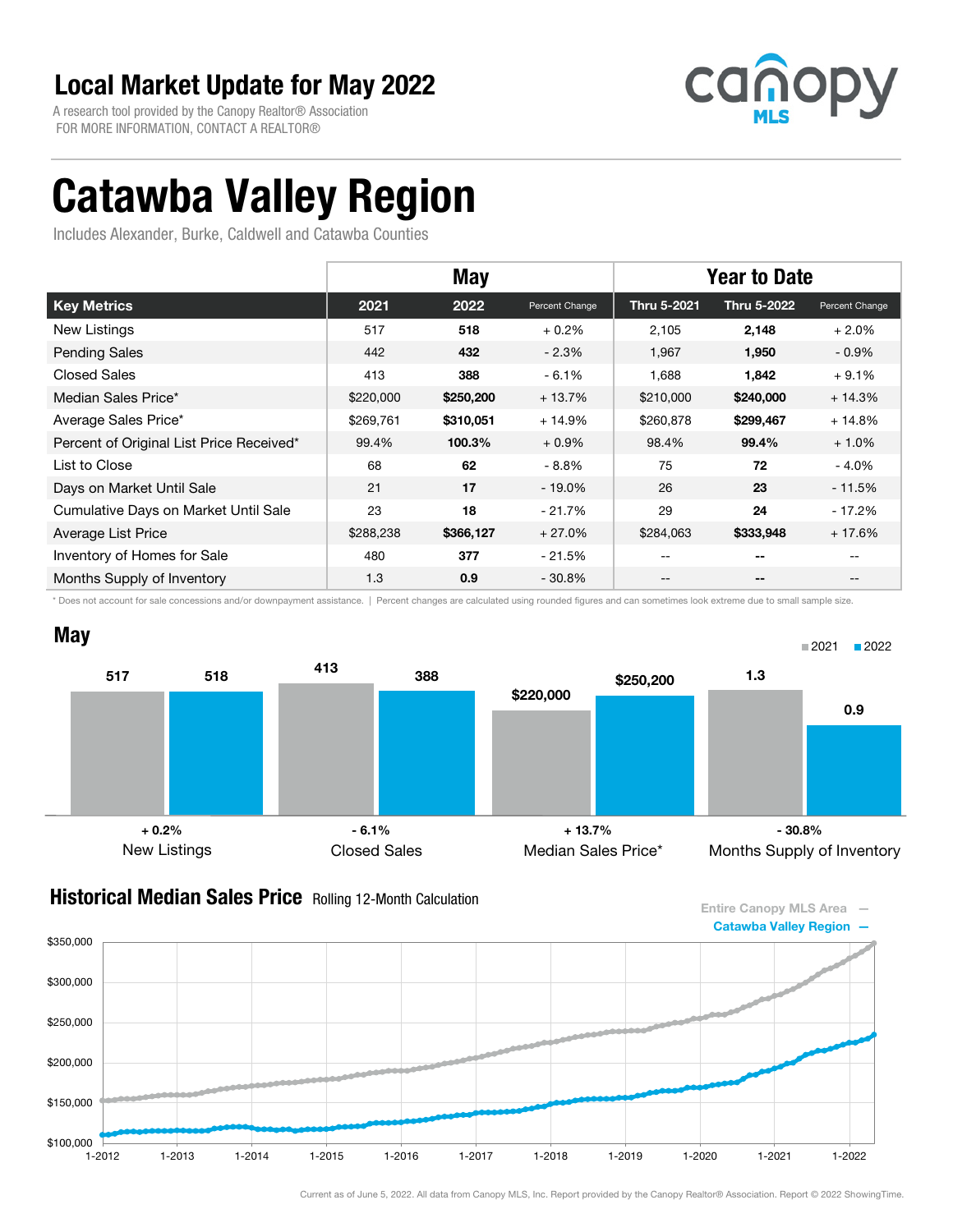A research tool provided by the Canopy Realtor® Association FOR MORE INFORMATION, CONTACT A REALTOR®



# Alexander County

North Carolina

|                                          |           | <b>May</b> |                |             |                          | <b>Year to Date</b> |  |
|------------------------------------------|-----------|------------|----------------|-------------|--------------------------|---------------------|--|
| <b>Key Metrics</b>                       | 2021      | 2022       | Percent Change | Thru 5-2021 | Thru 5-2022              | Percent Change      |  |
| New Listings                             | 39        | 43         | $+10.3%$       | 159         | 172                      | $+8.2%$             |  |
| <b>Pending Sales</b>                     | 27        | 31         | $+14.8%$       | 157         | 155                      | $-1.3\%$            |  |
| Closed Sales                             | 30        | 31         | $+3.3%$        | 131         | 160                      | $+22.1%$            |  |
| Median Sales Price*                      | \$199,500 | \$238,500  | $+19.5%$       | \$201,000   | \$249,950                | $+24.4%$            |  |
| Average Sales Price*                     | \$309,533 | \$266,193  | - 14.0%        | \$257,696   | \$295,491                | $+14.7%$            |  |
| Percent of Original List Price Received* | 98.3%     | 100.0%     | $+1.7%$        | 97.2%       | 99.4%                    | $+2.3%$             |  |
| List to Close                            | 76        | 70         | - 7.9%         | 75          | 90                       | $+20.0%$            |  |
| Days on Market Until Sale                | 27        | 14         | $-48.1%$       | 28          | 23                       | - 17.9%             |  |
| Cumulative Days on Market Until Sale     | 26        | 12         | - 53.8%        | 29          | 26                       | $-10.3%$            |  |
| Average List Price                       | \$295,305 | \$296,722  | $+0.5%$        | \$278,852   | \$312,622                | $+12.1%$            |  |
| Inventory of Homes for Sale              | 33        | 31         | $-6.1%$        | $- -$       | $-$                      | $-$                 |  |
| Months Supply of Inventory               | 1.1       | 1.0        | $-9.1%$        | --          | $\overline{\phantom{a}}$ | $\qquad \qquad -$   |  |

\* Does not account for sale concessions and/or downpayment assistance. | Percent changes are calculated using rounded figures and can sometimes look extreme due to small sample size.



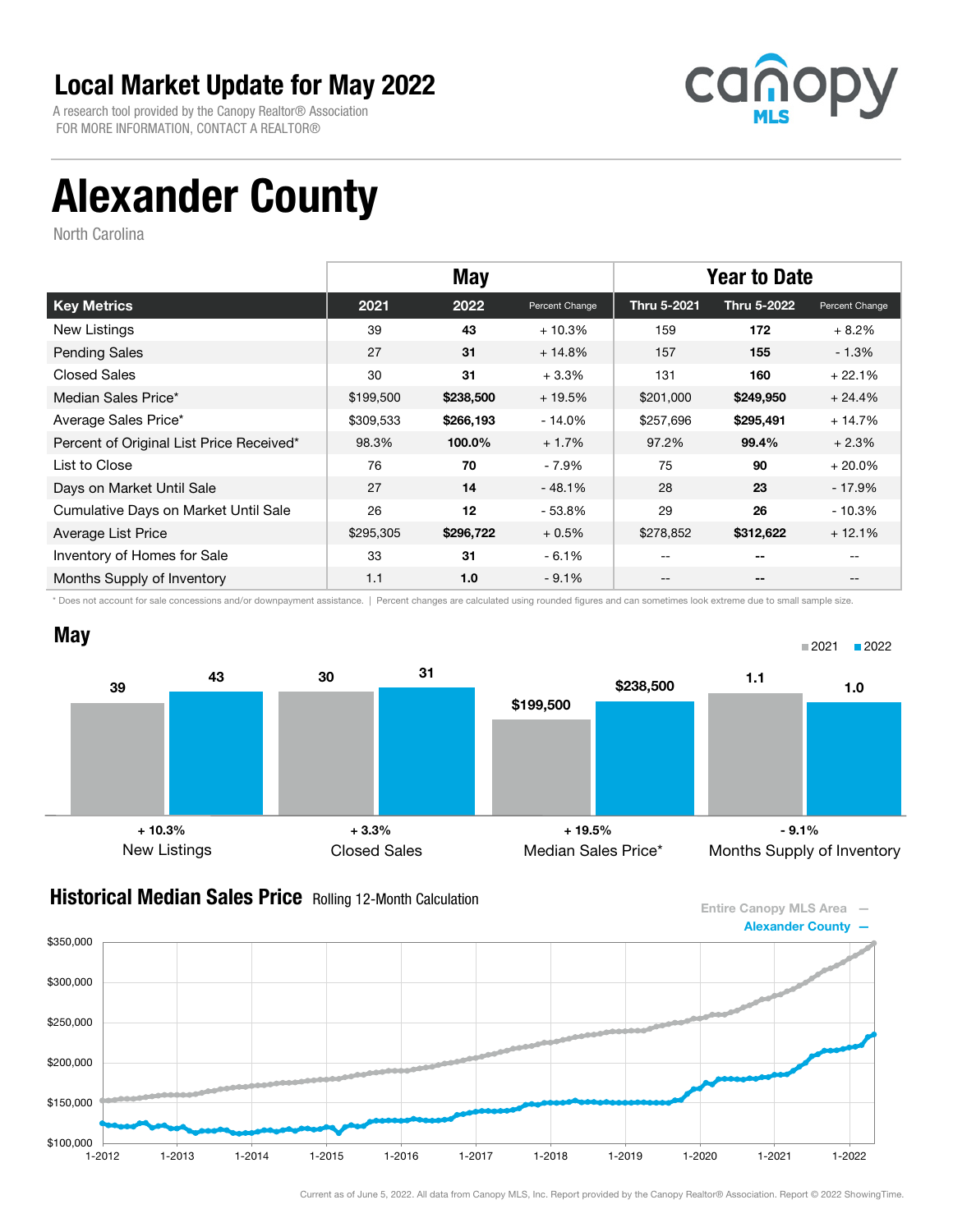A research tool provided by the Canopy Realtor® Association FOR MORE INFORMATION, CONTACT A REALTOR®



# Burke County

North Carolina

|                                          |           | <b>May</b><br><b>Year to Date</b> |                |             |             |                   |
|------------------------------------------|-----------|-----------------------------------|----------------|-------------|-------------|-------------------|
| <b>Key Metrics</b>                       | 2021      | 2022                              | Percent Change | Thru 5-2021 | Thru 5-2022 | Percent Change    |
| New Listings                             | 98        | 93                                | $-5.1%$        | 416         | 425         | $+2.2%$           |
| <b>Pending Sales</b>                     | 85        | 88                                | $+3.5%$        | 401         | 414         | $+3.2%$           |
| <b>Closed Sales</b>                      | 76        | 94                                | $+23.7%$       | 364         | 396         | $+8.8%$           |
| Median Sales Price*                      | \$193,500 | \$249,000                         | $+28.7%$       | \$190,000   | \$225,000   | $+18.4%$          |
| Average Sales Price*                     | \$225,104 | \$318,079                         | $+41.3%$       | \$229,985   | \$266,239   | $+15.8%$          |
| Percent of Original List Price Received* | 98.6%     | 100.3%                            | $+1.7%$        | 98.0%       | 98.5%       | $+0.5%$           |
| List to Close                            | 74        | 66                                | $-10.8\%$      | 81          | 82          | $+1.2%$           |
| Days on Market Until Sale                | 28        | 19                                | $-32.1%$       | 31          | 31          | $0.0\%$           |
| Cumulative Days on Market Until Sale     | 35        | 18                                | - 48.6%        | 36          | 29          | $-19.4%$          |
| Average List Price                       | \$250,749 | \$324,549                         | $+29.4%$       | \$252,192   | \$295,670   | $+17.2%$          |
| Inventory of Homes for Sale              | 110       | 73                                | - 33.6%        | $- -$       | $-$         | $- -$             |
| Months Supply of Inventory               | 1.5       | 0.9                               | - 40.0%        | --          | --          | $\qquad \qquad -$ |

\* Does not account for sale concessions and/or downpayment assistance. | Percent changes are calculated using rounded figures and can sometimes look extreme due to small sample size.



### **Historical Median Sales Price** Rolling 12-Month Calculation

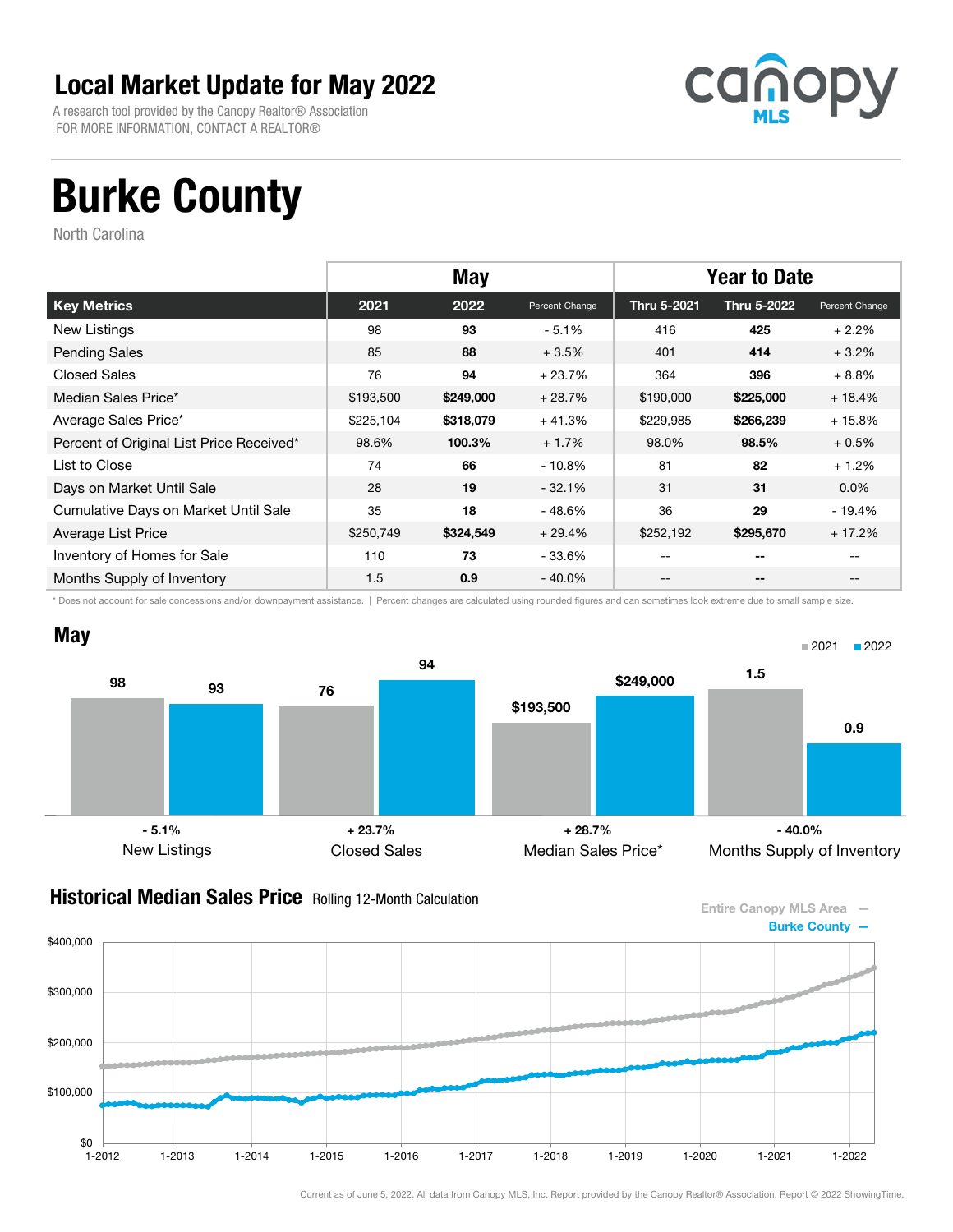A research tool provided by the Canopy Realtor® Association FOR MORE INFORMATION, CONTACT A REALTOR®



# Caldwell County

North Carolina

|                                          | <b>May</b> |           |                |             | <b>Year to Date</b>      |                   |  |
|------------------------------------------|------------|-----------|----------------|-------------|--------------------------|-------------------|--|
| <b>Key Metrics</b>                       | 2021       | 2022      | Percent Change | Thru 5-2021 | Thru 5-2022              | Percent Change    |  |
| New Listings                             | 94         | 100       | $+6.4%$        | 398         | 408                      | $+2.5%$           |  |
| <b>Pending Sales</b>                     | 71         | 84        | $+18.3%$       | 370         | 363                      | $-1.9\%$          |  |
| Closed Sales                             | 91         | 70        | $-23.1%$       | 349         | 332                      | - 4.9%            |  |
| Median Sales Price*                      | \$227,500  | \$240,000 | $+5.5%$        | \$190,000   | \$225,000                | $+18.4%$          |  |
| Average Sales Price*                     | \$262,575  | \$262,675 | $+0.0\%$       | \$224,886   | \$259,419                | $+15.4%$          |  |
| Percent of Original List Price Received* | 99.0%      | 98.3%     | $-0.7%$        | 98.5%       | 99.6%                    | $+1.1%$           |  |
| List to Close                            | 71         | 53        | - 25.4%        | 77          | 61                       | - 20.8%           |  |
| Days on Market Until Sale                | 21         | 16        | $-23.8\%$      | 26          | 20                       | $-23.1%$          |  |
| Cumulative Days on Market Until Sale     | 21         | 18        | - 14.3%        | 27          | 22                       | $-18.5%$          |  |
| Average List Price                       | \$230,759  | \$319,158 | $+38.3%$       | \$249,757   | \$280,356                | $+12.3%$          |  |
| Inventory of Homes for Sale              | 92         | 73        | - 20.7%        | $- -$       | $-$                      |                   |  |
| Months Supply of Inventory               | 1.3        | 1.0       | $-23.1\%$      | --          | $\overline{\phantom{a}}$ | $\qquad \qquad -$ |  |

\* Does not account for sale concessions and/or downpayment assistance. | Percent changes are calculated using rounded figures and can sometimes look extreme due to small sample size.



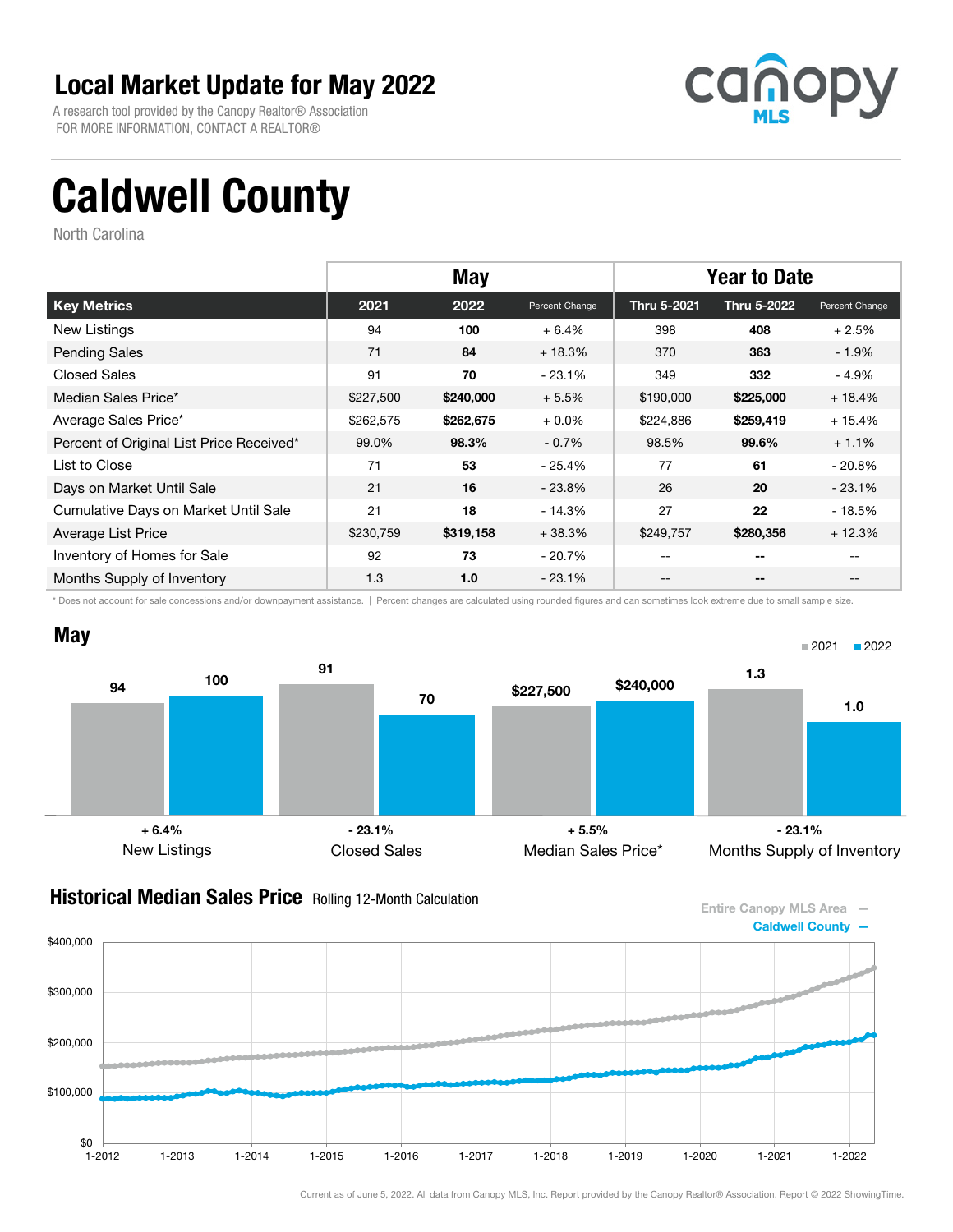A research tool provided by the Canopy Realtor® Association FOR MORE INFORMATION, CONTACT A REALTOR®



# Catawba County

North Carolina

|                                          | <b>May</b> |           |                | <b>Year to Date</b> |                          |                   |
|------------------------------------------|------------|-----------|----------------|---------------------|--------------------------|-------------------|
| <b>Key Metrics</b>                       | 2021       | 2022      | Percent Change | Thru 5-2021         | Thru 5-2022              | Percent Change    |
| New Listings                             | 286        | 282       | $-1.4%$        | 1,132               | 1,143                    | $+1.0%$           |
| <b>Pending Sales</b>                     | 259        | 229       | $-11.6%$       | 1,039               | 1,018                    | $-2.0\%$          |
| Closed Sales                             | 216        | 193       | - 10.6%        | 844                 | 954                      | $+13.0%$          |
| Median Sales Price*                      | \$225,000  | \$263,500 | $+17.1%$       | \$227,750           | \$250,000                | $+9.8%$           |
| Average Sales Price*                     | \$282,771  | \$330,368 | $+16.8%$       | \$289,542           | \$327,865                | $+13.2%$          |
| Percent of Original List Price Received* | 99.9%      | 101.0%    | $+1.1%$        | 98.8%               | 99.6%                    | $+0.8%$           |
| List to Close                            | 64         | 63        | $-1.6%$        | 72                  | 70                       | - 2.8%            |
| Days on Market Until Sale                | 18         | 17        | $-5.6%$        | 24                  | 21                       | $-12.5%$          |
| Cumulative Days on Market Until Sale     | 19         | 18        | $-5.3%$        | 27                  | 22                       | - 18.5%           |
| Average List Price                       | \$319,139  | \$407,370 | $+27.6%$       | \$308,802           | \$370,415                | $+20.0%$          |
| Inventory of Homes for Sale              | 245        | 200       | - 18.4%        | $- -$               | $-$                      | $- -$             |
| Months Supply of Inventory               | 1.3        | 1.0       | - 23.1%        | --                  | $\overline{\phantom{a}}$ | $\qquad \qquad -$ |

\* Does not account for sale concessions and/or downpayment assistance. | Percent changes are calculated using rounded figures and can sometimes look extreme due to small sample size.



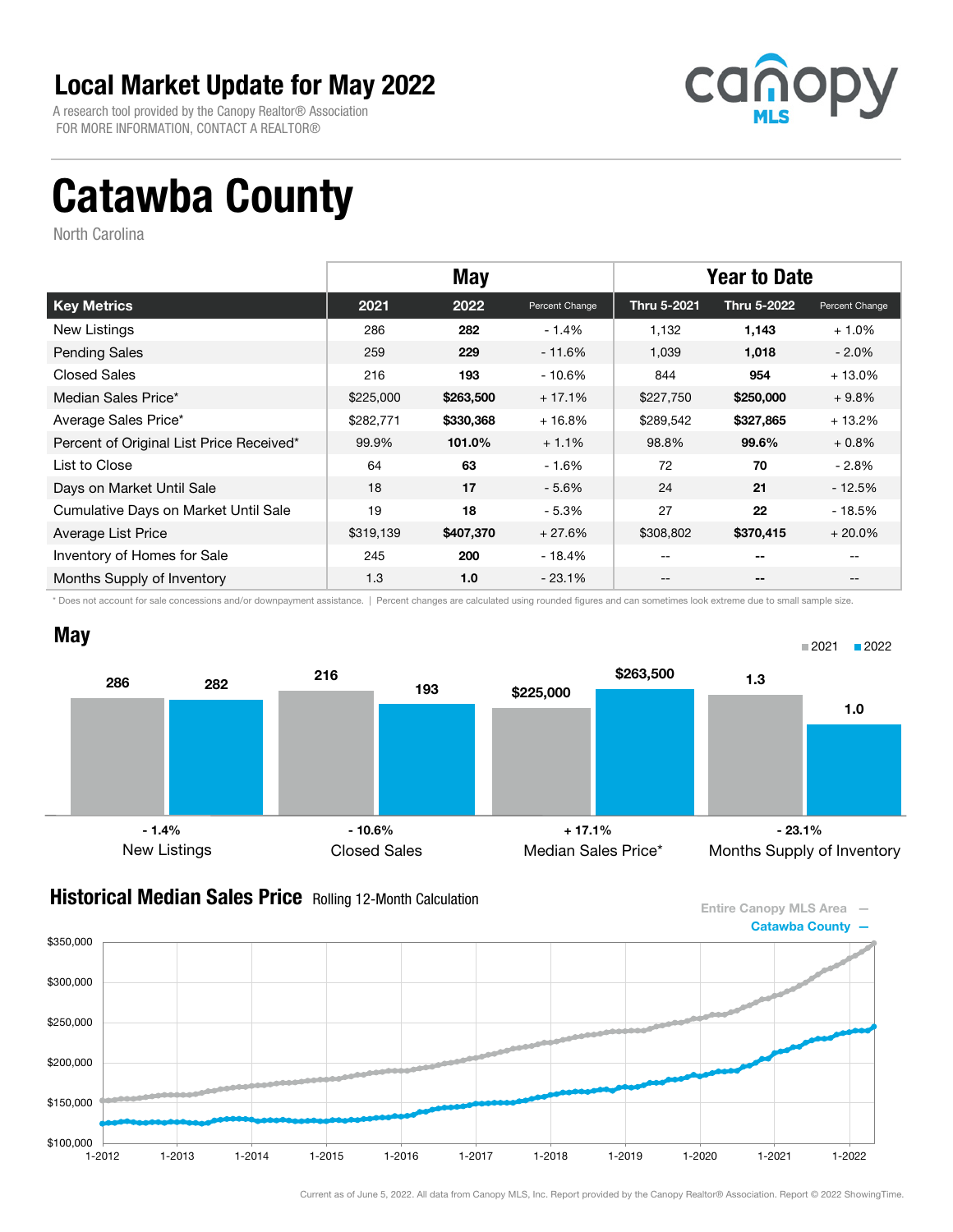A research tool provided by the Canopy Realtor® Association FOR MORE INFORMATION, CONTACT A REALTOR®



# **Hickory**

North Carolina

|                                          |           | <b>May</b> |                | <b>Year to Date</b> |             |                |
|------------------------------------------|-----------|------------|----------------|---------------------|-------------|----------------|
| <b>Key Metrics</b>                       | 2021      | 2022       | Percent Change | Thru 5-2021         | Thru 5-2022 | Percent Change |
| New Listings                             | 151       | 128        | - 15.2%        | 619                 | 600         | $-3.1\%$       |
| <b>Pending Sales</b>                     | 134       | 109        | $-18.7%$       | 574                 | 538         | $-6.3%$        |
| <b>Closed Sales</b>                      | 123       | 108        | $-12.2%$       | 491                 | 510         | $+3.9%$        |
| Median Sales Price*                      | \$220,000 | \$242,500  | $+10.2%$       | \$219,200           | \$239,950   | $+9.5%$        |
| Average Sales Price*                     | \$252,460 | \$309,687  | $+22.7%$       | \$255,323           | \$291,839   | $+14.3%$       |
| Percent of Original List Price Received* | 99.4%     | 100.2%     | $+0.8%$        | 99.1%               | 99.9%       | $+0.8%$        |
| List to Close                            | 65        | 62         | $-4.6%$        | 67                  | 66          | - 1.5%         |
| Days on Market Until Sale                | 23        | 18         | $-21.7%$       | 23                  | 19          | $-17.4%$       |
| Cumulative Days on Market Until Sale     | 26        | 17         | - 34.6%        | 25                  | 21          | $-16.0\%$      |
| Average List Price                       | \$285,249 | \$340,686  | $+19.4%$       | \$259,464           | \$321,727   | $+24.0%$       |
| Inventory of Homes for Sale              | 119       | 102        | - 14.3%        | $- -$               | $-$         |                |
| Months Supply of Inventory               | 1.1       | 0.9        | - 18.2%        | --                  | --          | $- -$          |

\* Does not account for sale concessions and/or downpayment assistance. | Percent changes are calculated using rounded figures and can sometimes look extreme due to small sample size.



Entire Canopy MLS Area — Hickory —

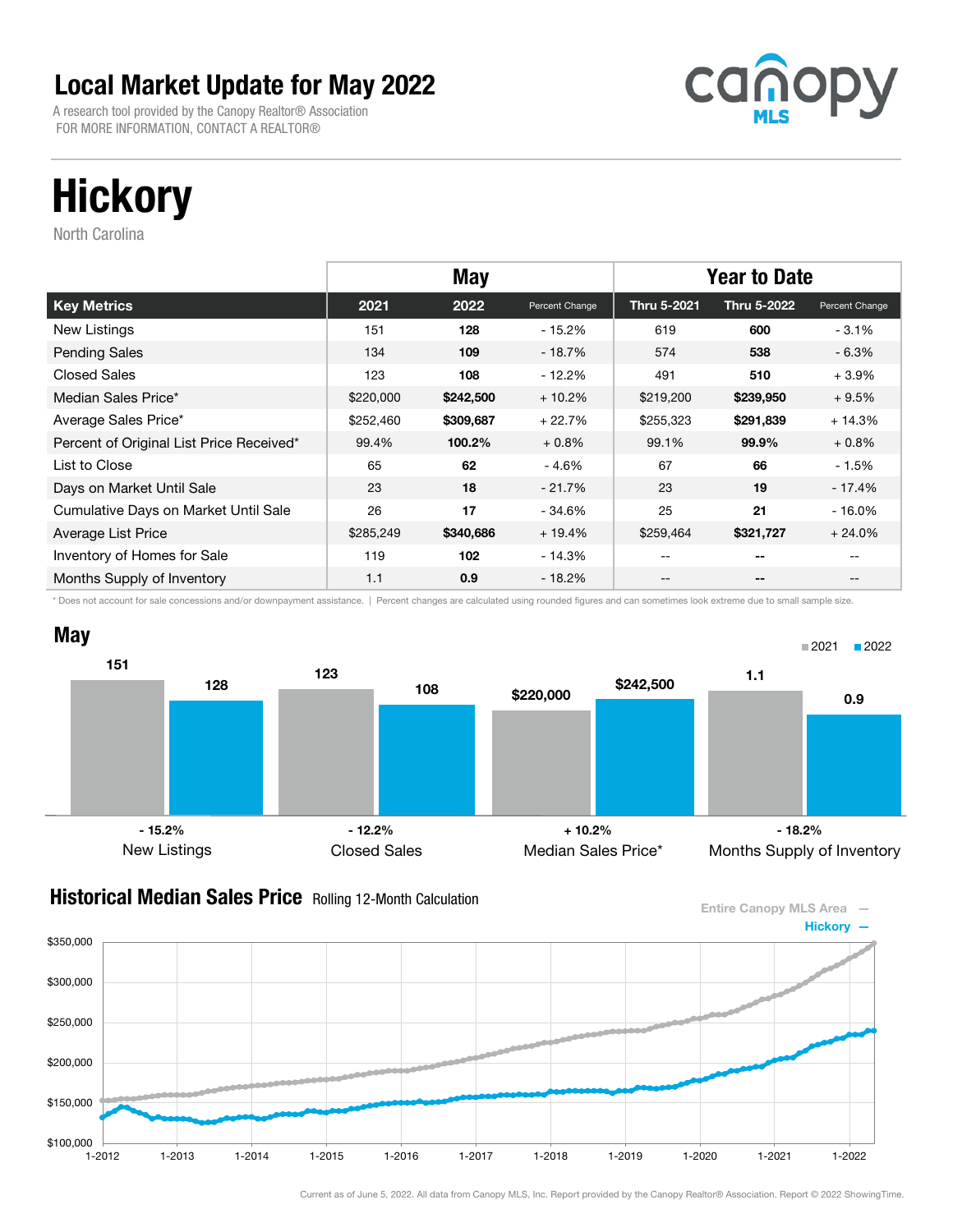A research tool provided by the Canopy Realtor® Association FOR MORE INFORMATION, CONTACT A REALTOR®



# Lenoir

North Carolina

|                                          |           | <b>May</b><br><b>Year to Date</b> |                |             |             |                |
|------------------------------------------|-----------|-----------------------------------|----------------|-------------|-------------|----------------|
| <b>Key Metrics</b>                       | 2021      | 2022                              | Percent Change | Thru 5-2021 | Thru 5-2022 | Percent Change |
| New Listings                             | 63        | 71                                | $+12.7%$       | 211         | 228         | $+8.1%$        |
| <b>Pending Sales</b>                     | 41        | 52                                | $+26.8%$       | 187         | 189         | $+1.1%$        |
| Closed Sales                             | 45        | 38                                | - 15.6%        | 168         | 173         | $+3.0%$        |
| Median Sales Price*                      | \$200,000 | \$216,500                         | $+8.3%$        | \$177,500   | \$205,000   | $+15.5%$       |
| Average Sales Price*                     | \$223,538 | \$255,709                         | $+14.4%$       | \$206,600   | \$241,121   | $+16.7%$       |
| Percent of Original List Price Received* | 98.1%     | 96.2%                             | $-1.9%$        | 97.7%       | 98.1%       | $+0.4%$        |
| List to Close                            | 79        | 58                                | - 26.6%        | 83          | 63          | $-24.1%$       |
| Days on Market Until Sale                | 23        | 22                                | $-4.3%$        | 29          | 23          | $-20.7%$       |
| Cumulative Days on Market Until Sale     | 23        | 26                                | $+13.0%$       | 31          | 26          | $-16.1%$       |
| Average List Price                       | \$209,200 | \$282,004                         | $+34.8%$       | \$239,466   | \$258,216   | $+7.8%$        |
| Inventory of Homes for Sale              | 62        | 48                                | $-22.6%$       | --          | $-$         |                |
| Months Supply of Inventory               | 1.7       | 1.2                               | $-29.4%$       | --          | --          | $- -$          |

\* Does not account for sale concessions and/or downpayment assistance. | Percent changes are calculated using rounded figures and can sometimes look extreme due to small sample size.



### **Historical Median Sales Price** Rolling 12-Month Calculation

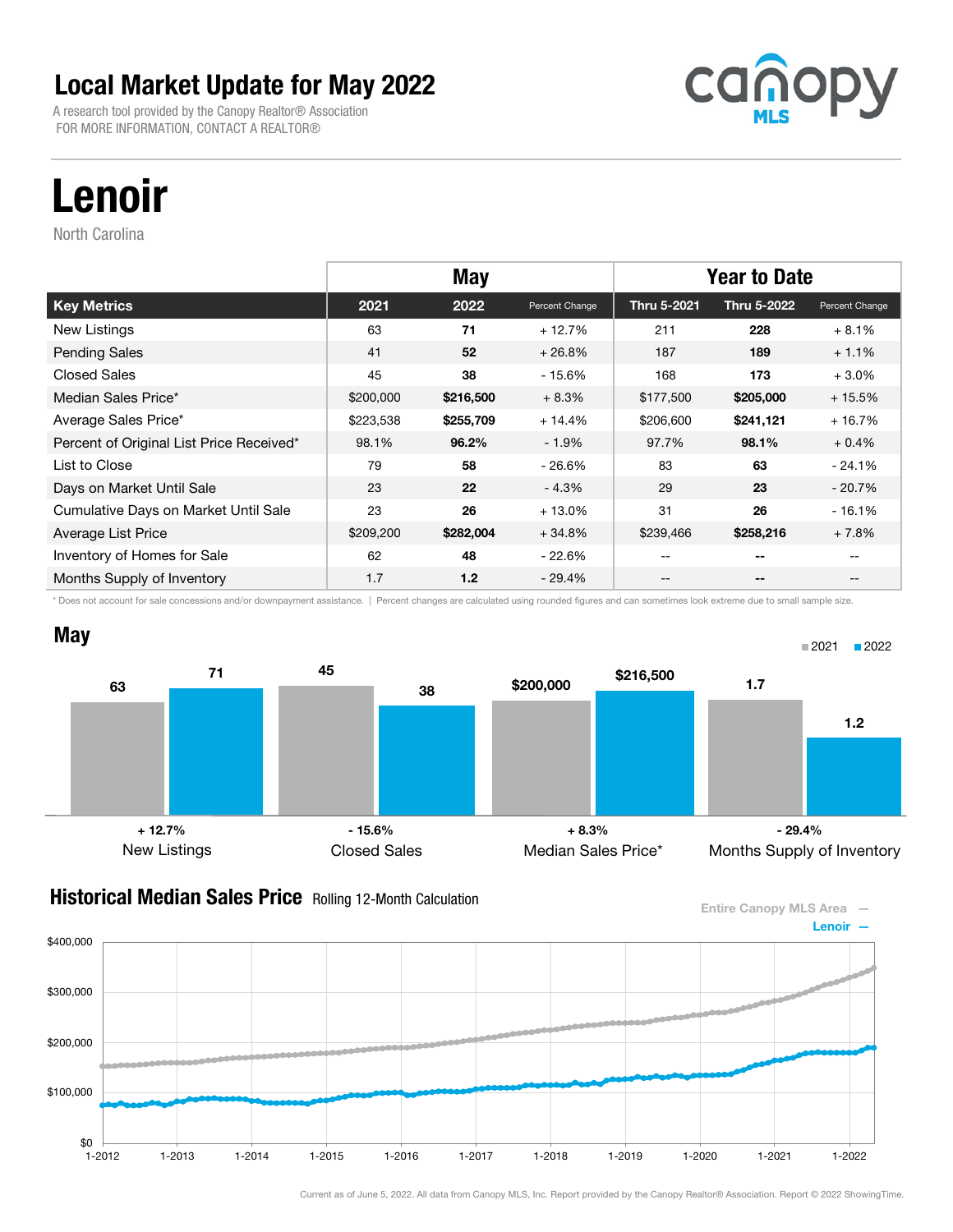A research tool provided by the Canopy Realtor® Association FOR MORE INFORMATION, CONTACT A REALTOR®



# Morganton

North Carolina

|                                          |           | <b>May</b> |                | <b>Year to Date</b> |             |                   |
|------------------------------------------|-----------|------------|----------------|---------------------|-------------|-------------------|
| <b>Key Metrics</b>                       | 2021      | 2022       | Percent Change | Thru 5-2021         | Thru 5-2022 | Percent Change    |
| New Listings                             | 56        | 61         | $+8.9%$        | 247                 | 268         | $+8.5%$           |
| <b>Pending Sales</b>                     | 51        | 55         | $+7.8%$        | 241                 | 271         | $+12.4%$          |
| <b>Closed Sales</b>                      | 49        | 63         | $+28.6%$       | 214                 | 254         | $+18.7%$          |
| Median Sales Price*                      | \$193,250 | \$258,000  | $+33.5%$       | \$199,500           | \$246,500   | $+23.6%$          |
| Average Sales Price*                     | \$222,974 | \$336,641  | $+51.0%$       | \$233,013           | \$280,410   | $+20.3%$          |
| Percent of Original List Price Received* | 99.0%     | 100.7%     | $+1.7%$        | 98.1%               | 98.4%       | $+0.3%$           |
| List to Close                            | 74        | 65         | - 12.2%        | 83                  | 79          | - 4.8%            |
| Days on Market Until Sale                | 31        | 24         | $-22.6%$       | 33                  | 33          | $0.0\%$           |
| Cumulative Days on Market Until Sale     | 33        | 23         | $-30.3%$       | 37                  | 32          | - 13.5%           |
| Average List Price                       | \$250,341 | \$349,583  | $+39.6%$       | \$260,641           | \$303,828   | $+16.6%$          |
| Inventory of Homes for Sale              | 66        | 43         | - 34.8%        | $- -$               | $-$         |                   |
| Months Supply of Inventory               | 1.5       | 0.8        | - 46.7%        | --                  | --          | $\qquad \qquad -$ |

\* Does not account for sale concessions and/or downpayment assistance. | Percent changes are calculated using rounded figures and can sometimes look extreme due to small sample size.



### **Historical Median Sales Price** Rolling 12-Month Calculation

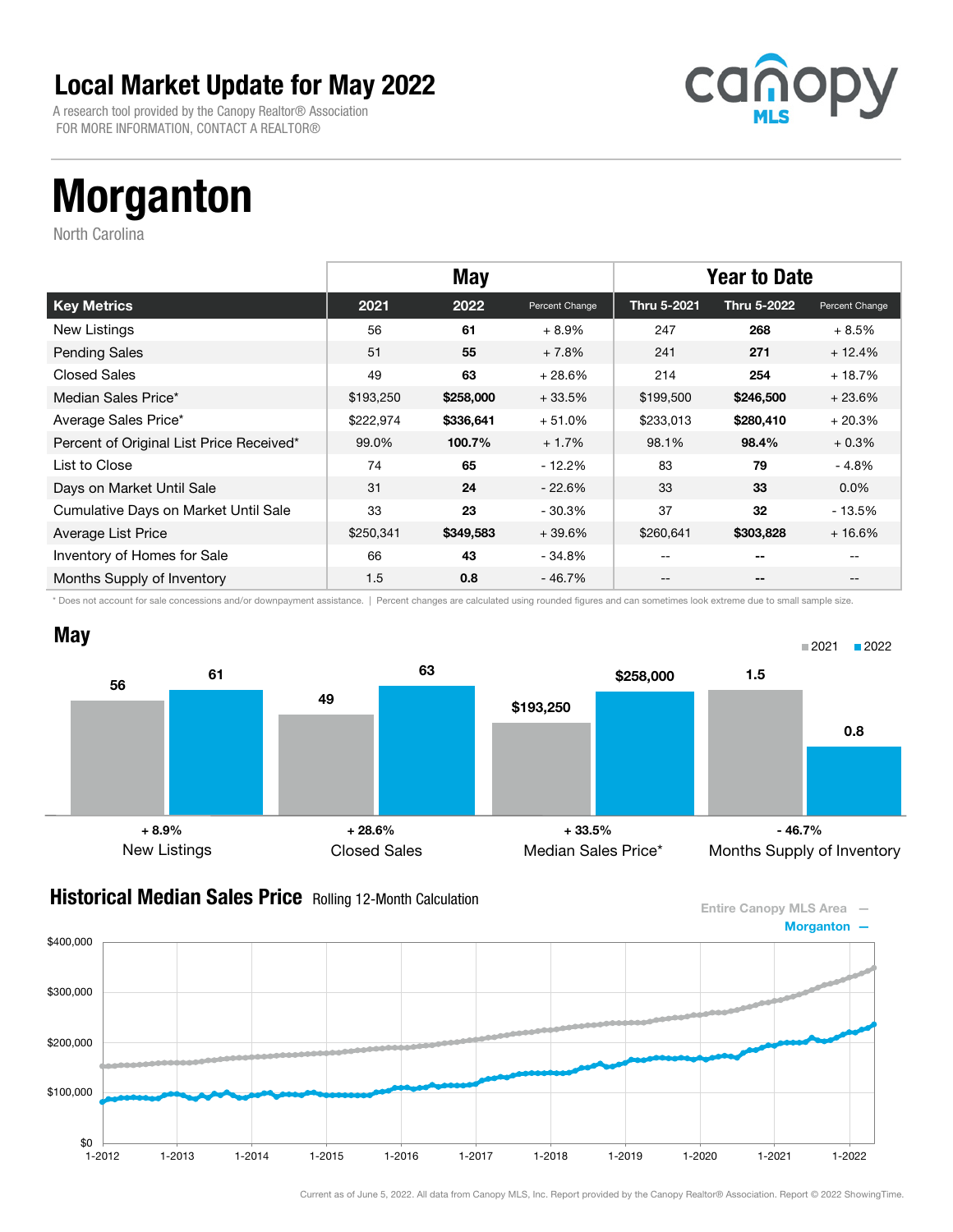A research tool provided by the Canopy Realtor® Association FOR MORE INFORMATION, CONTACT A REALTOR®



# Newton

North Carolina

|                                          |           | <b>May</b><br><b>Year to Date</b> |                |             |             |                   |
|------------------------------------------|-----------|-----------------------------------|----------------|-------------|-------------|-------------------|
| <b>Key Metrics</b>                       | 2021      | 2022                              | Percent Change | Thru 5-2021 | Thru 5-2022 | Percent Change    |
| New Listings                             | 50        | 32                                | $-36.0\%$      | 182         | 150         | - 17.6%           |
| <b>Pending Sales</b>                     | 42        | 28                                | $-33.3\%$      | 156         | 147         | $-5.8\%$          |
| <b>Closed Sales</b>                      | 37        | 34                                | $-8.1%$        | 119         | 147         | $+23.5%$          |
| Median Sales Price*                      | \$185,000 | \$255,000                         | $+37.8%$       | \$210,000   | \$232,490   | $+10.7%$          |
| Average Sales Price*                     | \$246,543 | \$255,003                         | $+3.4%$        | \$233,436   | \$265,622   | $+13.8%$          |
| Percent of Original List Price Received* | 100.8%    | 101.6%                            | $+0.8%$        | 99.4%       | 99.0%       | $-0.4%$           |
| List to Close                            | 66        | 64                                | $-3.0%$        | 77          | 82          | $+6.5%$           |
| Days on Market Until Sale                | 12        | 5                                 | $-58.3%$       | 21          | 23          | $+9.5%$           |
| Cumulative Days on Market Until Sale     | 11        | 12                                | $+9.1%$        | 25          | 28          | $+12.0%$          |
| Average List Price                       | \$219,470 | \$308,884                         | $+40.7%$       | \$233,461   | \$279,091   | $+19.5%$          |
| Inventory of Homes for Sale              | 45        | 19                                | - 57.8%        | $- -$       | $-$         |                   |
| Months Supply of Inventory               | 1.6       | 0.6                               | - 62.5%        | --          | --          | $\qquad \qquad -$ |

\* Does not account for sale concessions and/or downpayment assistance. | Percent changes are calculated using rounded figures and can sometimes look extreme due to small sample size.